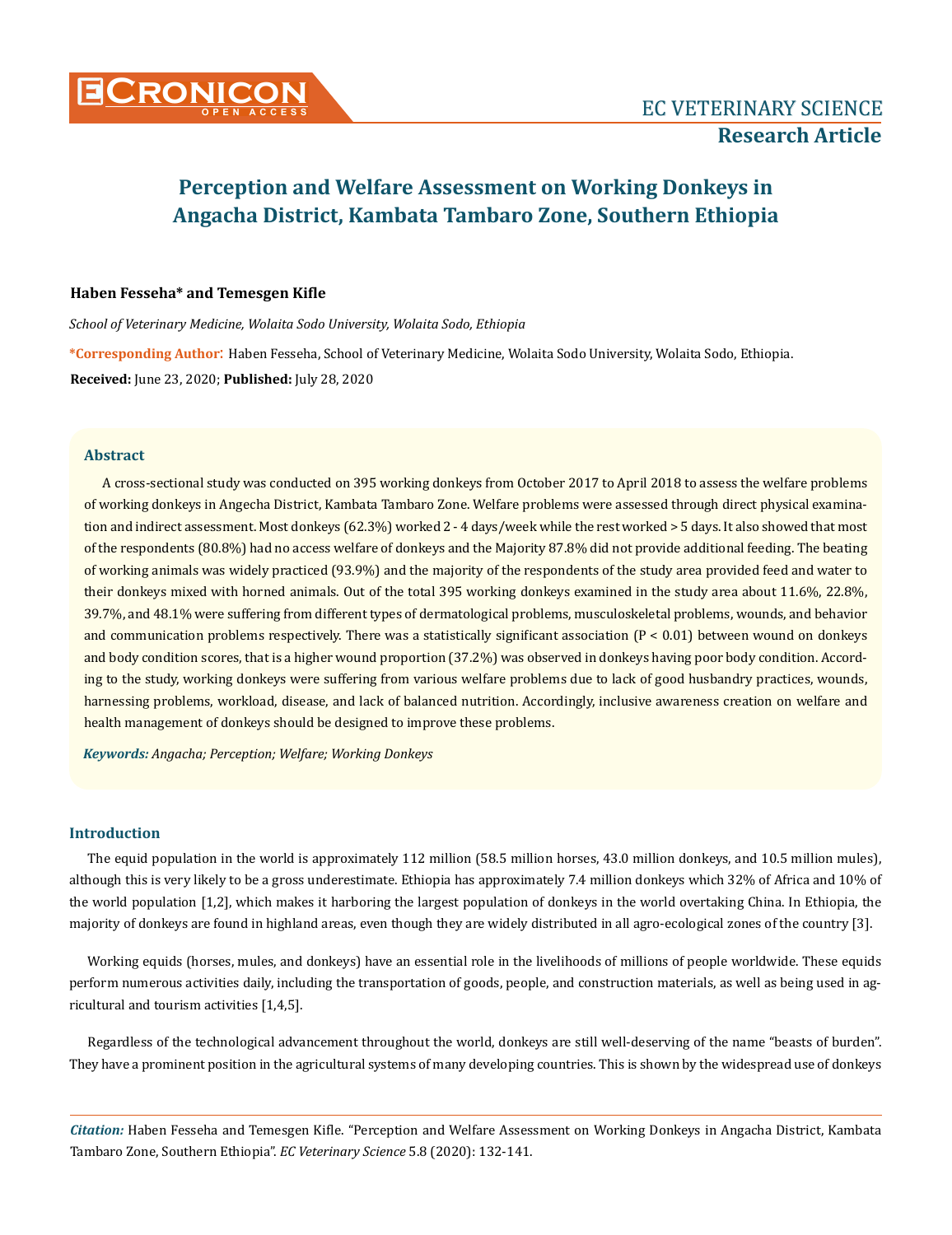133

in rural and urban areas in Africa. It is suggested that donkeys can play a great role in the frameworks of food security and social equity of high food-insecure countries [6,7].

The low level of development of road transport, network, and rough terrain of the country make donkeys the most valuable, appropriate, and affordable pack animals under the smallholder farming system [8]. Moreover, increasing the human population in Ethiopia has increased the demands of donkeys for multipurpose activities such as transport crops, fuelwood and water, building materials and people by carts or on their back from farms and/or markets to home. Working equines, particularly donkeys, play a significant role in helping to empower women in many developing countries [9,10].

In Ethiopia, equines are the most neglected animals and given low social status even with their invaluable contributions. This resulted in multiple welfare problems associated with inaccessible water, feed, and shelter at the working sites, and suffering from several lesions [9,11]. Loading without proper padding and overloading for long distances cause external injury to donkeys. This misuse, mistreatment, and lack of veterinary care for donkeys have contributed enormously to early death, the majority of which currently have a working life expectancy of 4 to 6 years. Besides, Ocular problems are a frequent problem in working Equidae in developing countries. However, in countries where animal welfare is in practice, the life expectancy of donkeys reaches up to 30 years [12,13].

According to different studies, animal welfare is being compromised due to poverty and lack of knowledge that is considered as the main constraint [14]. When working donkeys can no longer work, the owners lose their livelihoods, either temporarily or permanently. The welfare of working donkeys in developing countries is therefore crucially important, not only for the health and survival of those animals but also for the livelihoods of those people dependent on them [6,15].

Studies to elucidate the magnitude of this problem are lacking in the present study area and such information would be useful for designing strategies that will help to improve donkey health and welfare. Regarding the welfare of donkeys, few studies have been done in different parts of Ethiopia. Despite these facts, the assessment of welfare problems in the study district has paramount importance to create awareness and design appropriate mitigating strategies for the welfare problems in working donkeys. Accordingly, this study was conducted to assess the perception and welfare problems on working donkeys in Angacha district.

#### **Materials and Methods**

## **Study area**

The current study was conducted from October 2017 to April 2018 in selected districts of Angacha which located in Kambata Tambaro Zone east Showa zone of Southern which is found 165 km to the southeast of Addis Ababa. Angacha is one of the six Districts in Kambata Tambaro Zone, Southern Nations, Nationalities, and Peoples' Region (SNNPR). It is located about 260 km southwest of Addis Ababa. Angacha is bordered on the south by Kacha Bira, on the west by Doyogena, on the north by the Hadiya Zone. It is located at 07º12' 47'' East and 38º 79' 00'' North. The area has an average elevation of 2100 meters above sea level and it is a potential Enset production in the area. The major livestock species kept in the area include cattle, goats, donkeys, sheep, horses, and the mule. The total livestock population of the district was 57,452 Cattle, 29,650 Goats, 42,332 Sheep, 18,229 Donkeys, 9,872 Horses, and 2,715 Mule. The agriculture is cereal-based mainly wheat, potato, Enset, teff, maize, and sorghum and entirely depends on oxen and draught power to till the land [3,16].

#### **Study animals**

The study animals were working donkeys of different age, sex, and body condition groups in Angacha district, Kambata Tambaro Zone, Southern Ethiopia.

#### **Sample size determination**

A perusal of different kinds of literature and published articles, there is no published work regarding welfare problems in working donkeys in the district. Hence, an expected prevalence of 50% was taken into consideration to determine the sample size of the study ani-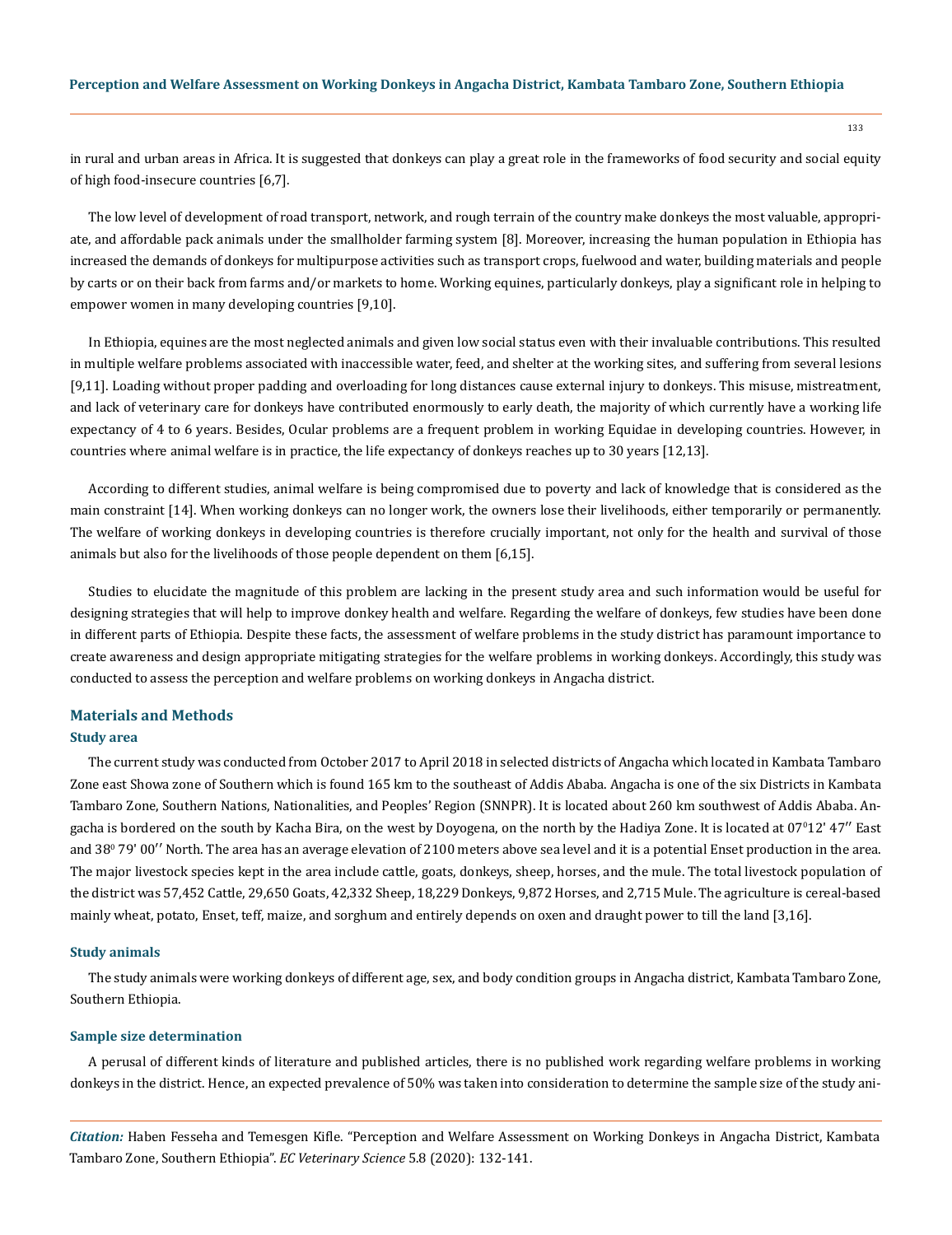mals. Moreover, 95% confidence interval (CI) and 5% desired absolute precision was used to appreciate the significant difference. Thus, the following formula was used to determine the sample size [17]:

# $n = Z^2$  x P (1-P)/d<sup>2</sup>

Where,  $n =$  The required sample size,  $Z =$  Confidence level (regular value = 1.96),  $P =$  Expected prevalence (50%) and d = Desired absolute precision (0.05).

Accordingly, the calculated sample size was 384, which is the minimum sample size to be taken in the control area. Hence, the sample size was determined to be 395 in the study area.

#### **Study design and sampling strategy**

A cross-sectional study was conducted from October 2017 to April 2018 to identify the health and welfare problems of working donkeys in the study area. Donkeys in the study areas were randomly selected to assesses the welfare problems regardless of age, sex and body condition scores, and color. Sampling method was carried out at field level, market, homestead, and around water point areas on the daytime from respective peasant associations of the district.

During sampling, various factors such as sex, age, and body condition scores of the donkey were recorded. The age of the selected donkeys was determined by dentition patterns after Crane and Svendsen [18]. Body condition score (BCS) was estimated based on the guides published by Svendsen [19]. Accordingly, donkeys were grouped into three age categories: donkeys from 1 - 3 years of age were classified as young; 3 - 10 years were considered as an adult, and those beyond 10 years were classified as old. These age classes were based on the age of first work, productive age, and the life span of Ethiopian donkeys [19].

## **Method of data collection**

#### **Direct welfare assessment**

Data collection format that contains the general welfare parameters was developed and data were collected by direct physical examination of donkeys. Prior to the assessment, consent was obtained from the animals' owners by introducing the objective of the study. Information regarding general conditions such as wound type, dermatological disease, musculoskeletal disease, other disease signs and behavior, age categories, body condition scores, work type, and condition of harnessing were properly recorded. The assessment was carried out at field level, market, and around the homestead in the daytime.

Based on the types of work animals were categorized as draught, pack, both draught, and pack. "Draught" animals are those used for the transport of goods by carts. "Pack" animals are those used for transport of goods on their back (pack) and both for draught and pack [5].

#### **Indirect welfare assessment**

A semi-structured questionnaire was developed to collect data on major welfare problems associated with working donkeys such as management practices (feeding, watering, housing practice, health care and resting time), age, sex, and educational status of attendants. These were obtained by interviews made with the donkey owners/attendants to assess the knowledge and perceptions regarding donkey welfare issues in the area.

#### **Data management and statistical analysis**

Data during surveys were entered into the Microsoft Excel-2016 spreadsheet and analyzed using Stata version 13 statistical software. Descriptive and analytic statistics were made and the results of the analysis were presented through tables. In all the analyses, the confi-

*Citation:* Haben Fesseha and Temesgen Kifle. "Perception and Welfare Assessment on Working Donkeys in Angacha District, Kambata Tambaro Zone, Southern Ethiopia". *EC Veterinary Science* 5.8 (2020): 132-141.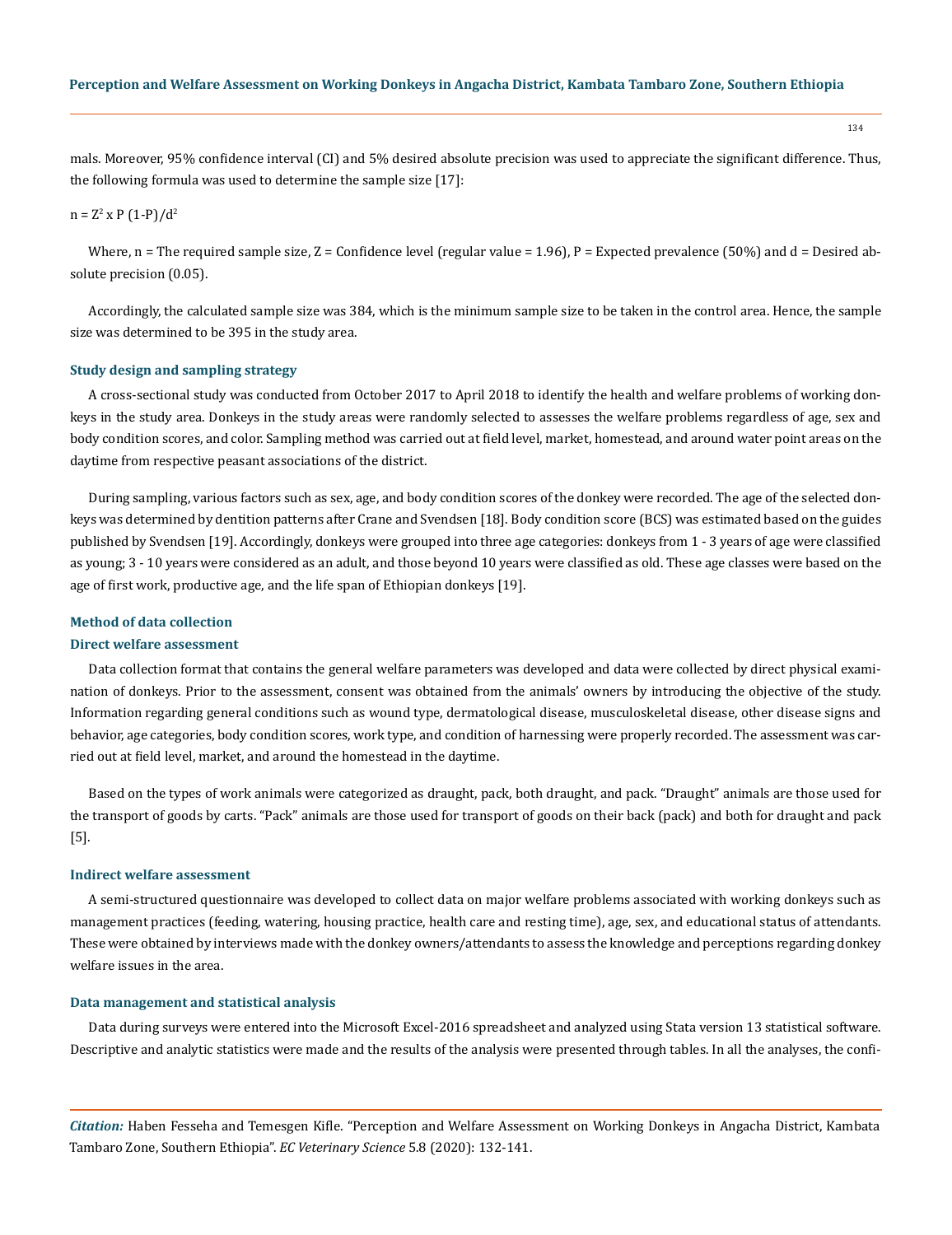135

dence level was held at 95% confidence interval and P-values were considered as significant (P < 0.05). A chi-square test was also applied to see the association between age, sex, and body condition scores.

# **Result**

## **Welfare assessment results**

# **Assessment on knowledge on working donkeys**

In the present survey, most of the respondents (80.8%) of the study area had no awareness of donkey welfare. The beating of working animals was widely practiced (93.9%) and the majority of the respondents in this study provided feed (86.6%) and water (92.7%) to their donkeys together with the other domestic animals. As to the provision of rest for the working donkeys, most of the respondents (69.6%) give adequate rest for their animals (Table 1).

| <b>Conditions</b>        | <b>Proportion</b> (%)                                                                                                                                                                |      |
|--------------------------|--------------------------------------------------------------------------------------------------------------------------------------------------------------------------------------|------|
|                          | <b>Yes</b>                                                                                                                                                                           | 19.2 |
| Animal welfare awareness | N <sub>0</sub>                                                                                                                                                                       | 80.8 |
|                          | 93.9<br><b>Yes</b><br>6.1<br>N <sub>0</sub><br>13.4<br>Separately<br>Mixed with others<br>86.6<br>7.3<br>Separately<br>Mixed with others<br>92.7<br>69.6<br><b>Yes</b><br>No<br>30.4 |      |
| Animal beating           |                                                                                                                                                                                      |      |
|                          |                                                                                                                                                                                      |      |
| Feeding method           |                                                                                                                                                                                      |      |
|                          |                                                                                                                                                                                      |      |
| Watering method          |                                                                                                                                                                                      |      |
|                          |                                                                                                                                                                                      |      |
| Adequate rest            |                                                                                                                                                                                      |      |

*Table 1: Distribution of respondent knowledge on donkey welfare.*

#### **Assessment of management practices on working donkey**

The owners were interviewed about donkey ownership, management, and working practices. Accordingly, most donkeys (62.3%) spend 2 - 4 days/week on the different types of work while most of the working donkeys that worked 1 - 5 hrs per day (47.3%) and 2 - 4 days per week (52.7%) were having good body condition. Thus, there was a statistically significant association  $(P < 0.01)$  between working hours and body condition scores, that is a good body condition was observed in donkeys having less working hour. It also showed that the majority of respondents 87.8% did not provide additional feeding for their working donkeys (Table 2).

#### **Health and welfare problems encountered in working donkeys**

Direct welfare assessment of 395 working donkeys revealed 39.7%, 11.6%, 22.8%, 48.1%, and 19% were suffering from different types of wounds, dermatological problems, musculoskeletal problems, abnormal behavior and communication, and other disease syndromes, respectively. Whereas about 18.5% of animals showed abnormal behavior such as depression and other odd signs like biting other animals and over-excitement and nervousness (Table 3).

#### **Prevalence of wound and associated risk factor**

According to the current study, the was a significant association between the type of work and wound occurrence in working donkeys. A higher prevalence of wound (85.7%, P < 0.000) were found in both pack and draught donkeys. Besides, there was a statistically significant difference (P < 0.01) in the prevalence of wound among different body condition scores showing donkeys with poor body condition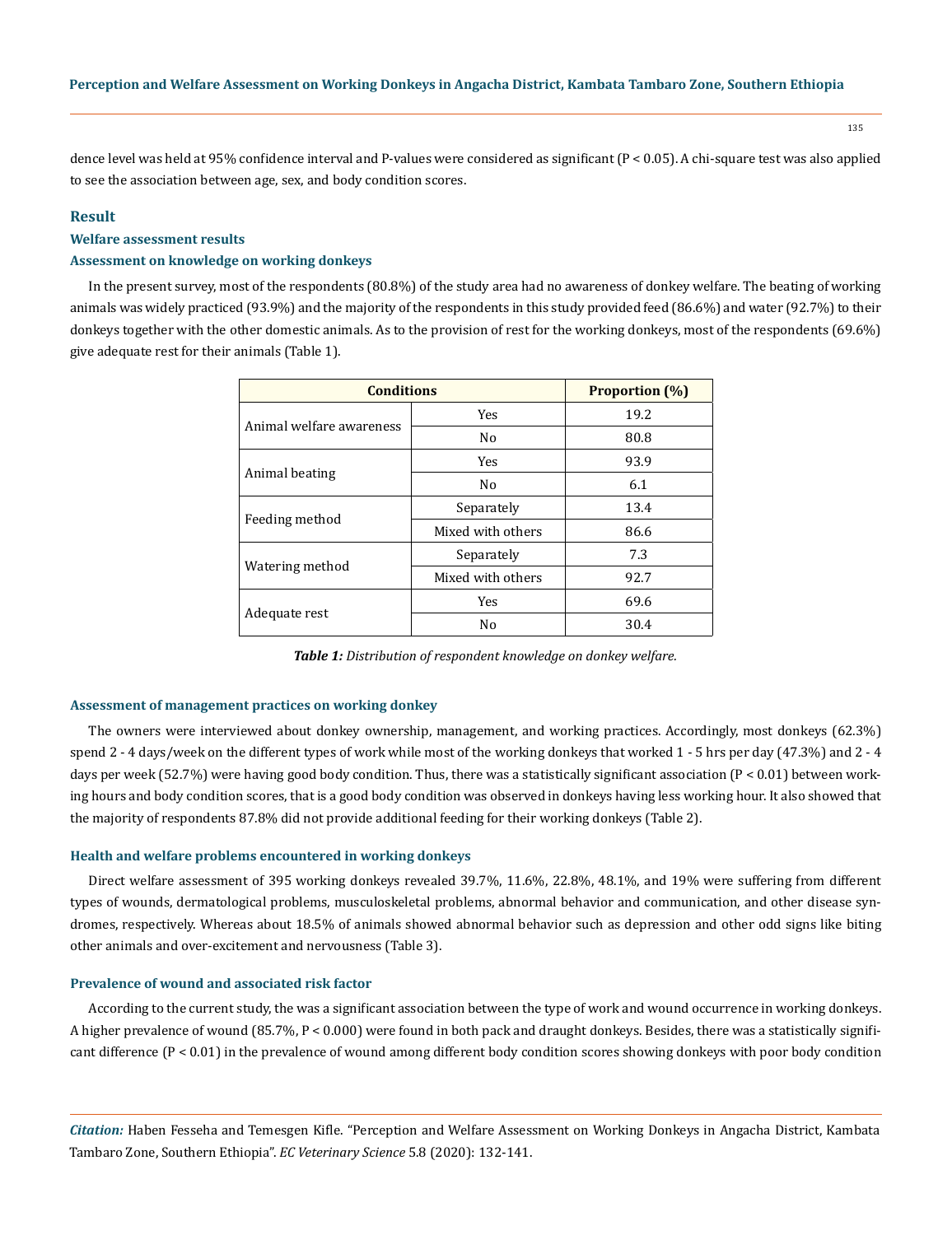| ×<br>۰.<br>۰. | I<br>- 1<br>٠ |  |
|---------------|---------------|--|
|               |               |  |

| <b>Variables</b>         |                                         | <b>No.</b> examined                    |                                        | No. of positive and prevalence of BCS  | $\chi^2$                                | P-value |       |
|--------------------------|-----------------------------------------|----------------------------------------|----------------------------------------|----------------------------------------|-----------------------------------------|---------|-------|
|                          |                                         | Poor                                   | <b>Moderate</b>                        | Good                                   |                                         |         |       |
|                          | Pack                                    | 320 (81.0%)                            | 74 (78.7%)                             | 199 (80.9)                             | 47 (85.5%)                              |         |       |
| Work Type                | Cart                                    | 54 (13.7%)                             | 13 (13.8%)                             | 34 (13.8%)                             | 7(12.7%)                                |         |       |
|                          | Both                                    | 21 (5.3%)                              | $7(7.4\%)$                             | 13(5.3)                                | $1(1.8\%)$                              | 2.306   | 0.680 |
| Housing practice         | Indoor                                  | 24 (6.1%)                              | $9(9.6\%)$                             | $9(3.7\%)$                             | $6(10.9\%)$                             |         |       |
|                          | Outdoor                                 | 371 (93.9%)                            | 85 (90.4%)                             | 237 (96.3%)                            | 49 (89.1%)                              | 6.786   | 0.034 |
| Working hours<br>per day | $1 - 5$ hrs/day<br>> 7 hrs/day          | 220 (55.7%)<br>175 (44.3%)             | 35 (37.2%)<br>59 (62.8%)               | 159 (64.6%)<br>87 (35.4%)              | 26 (47.3%)<br>29 (52.7%)                | 22.530  | 0.000 |
| Working days per<br>week | 2 - 4 days/week<br>> 5 days/week        | 246 (62.3%)<br>149 (37.7%)             | 75 (79.8%)<br>19 (20.2%)               | 142 (57.7%)<br>104 (42.3%)             | 29 (52.7%)<br>26 (47.3%)                | 16.575  | 0.000 |
| Work Load                | $< 50$ Kg<br>$51 - 100$ Kg<br>$>100$ Kg | 326 (82.5%)<br>46 (11.6%)<br>23 (5.8%) | 75 (79.8%)<br>14 (14.9%)<br>$5(5.3\%)$ | 203 (82.5%)<br>26 (10.6%)<br>17 (6.9%) | 48 (87.3%)<br>$6(10.9\%)$<br>$1(1.8\%)$ | 3.413   | 0.491 |
| Additional feed          | Not provided<br>Provided                | 347 (87.8%)<br>48 (12.2%)              | 82 (87.2%)<br>12 (12.8%)               | 240 (97.6%)<br>$6(2.4\%)$              | 25 (45.5%)<br>30 (54.5%)                | 14.368  | 0.000 |

*Table 2: Assessment of management practices on working donkey in Angecha district, Southern, Ethiopia.*

| <b>Health problems</b>                                                                   | <b>Condition</b>                                                                                                                                                                                                                           | <b>Frequency</b> | <b>Proportion (%)</b> | Overall (%) |  |
|------------------------------------------------------------------------------------------|--------------------------------------------------------------------------------------------------------------------------------------------------------------------------------------------------------------------------------------------|------------------|-----------------------|-------------|--|
|                                                                                          | Back sore                                                                                                                                                                                                                                  | 37               | 9.4                   |             |  |
|                                                                                          | Saddle/Chest sore                                                                                                                                                                                                                          | 14               | 3.5                   |             |  |
| Wound                                                                                    | Beat sore                                                                                                                                                                                                                                  | 27               | 6.8                   | 39.7        |  |
|                                                                                          | Bite wound                                                                                                                                                                                                                                 | 23               | 5.8                   |             |  |
|                                                                                          | 55<br>13.9<br>Tail base sore<br>19<br>4.8<br>Sarcoid and papilloma<br>23<br>5.8<br>Ectoparasite<br>Habronemiasis<br>1.0<br>4<br>28<br>7.1<br>Lameness<br>1.5<br>6<br>Fracture<br>56<br>14.2<br>Hoof overgrowth<br>Depressed<br>105<br>26.6 |                  |                       |             |  |
|                                                                                          |                                                                                                                                                                                                                                            |                  |                       |             |  |
| Dermatological problems                                                                  |                                                                                                                                                                                                                                            |                  |                       | 11.6        |  |
|                                                                                          |                                                                                                                                                                                                                                            |                  |                       |             |  |
|                                                                                          |                                                                                                                                                                                                                                            |                  |                       | 22.8        |  |
| Musculoskeletal problems<br><b>Behavior and Communication</b><br>Other disease syndromes |                                                                                                                                                                                                                                            |                  |                       |             |  |
|                                                                                          |                                                                                                                                                                                                                                            |                  |                       |             |  |
|                                                                                          |                                                                                                                                                                                                                                            |                  |                       |             |  |
|                                                                                          | Other odd signs*                                                                                                                                                                                                                           | 85               | 21.5                  | 48.1        |  |
|                                                                                          | Digestive problem                                                                                                                                                                                                                          | 8                | 2.0                   | 19          |  |
|                                                                                          | Eye problem                                                                                                                                                                                                                                | 44               | 11.1                  |             |  |
|                                                                                          | Respiratory problem                                                                                                                                                                                                                        | 13               | 3.3                   |             |  |

*Table 3: Health and welfare problems encountered in working donkeys in Angecha district. \*: Other odd signs are biting other animal and human, nervousness, tail tuck.*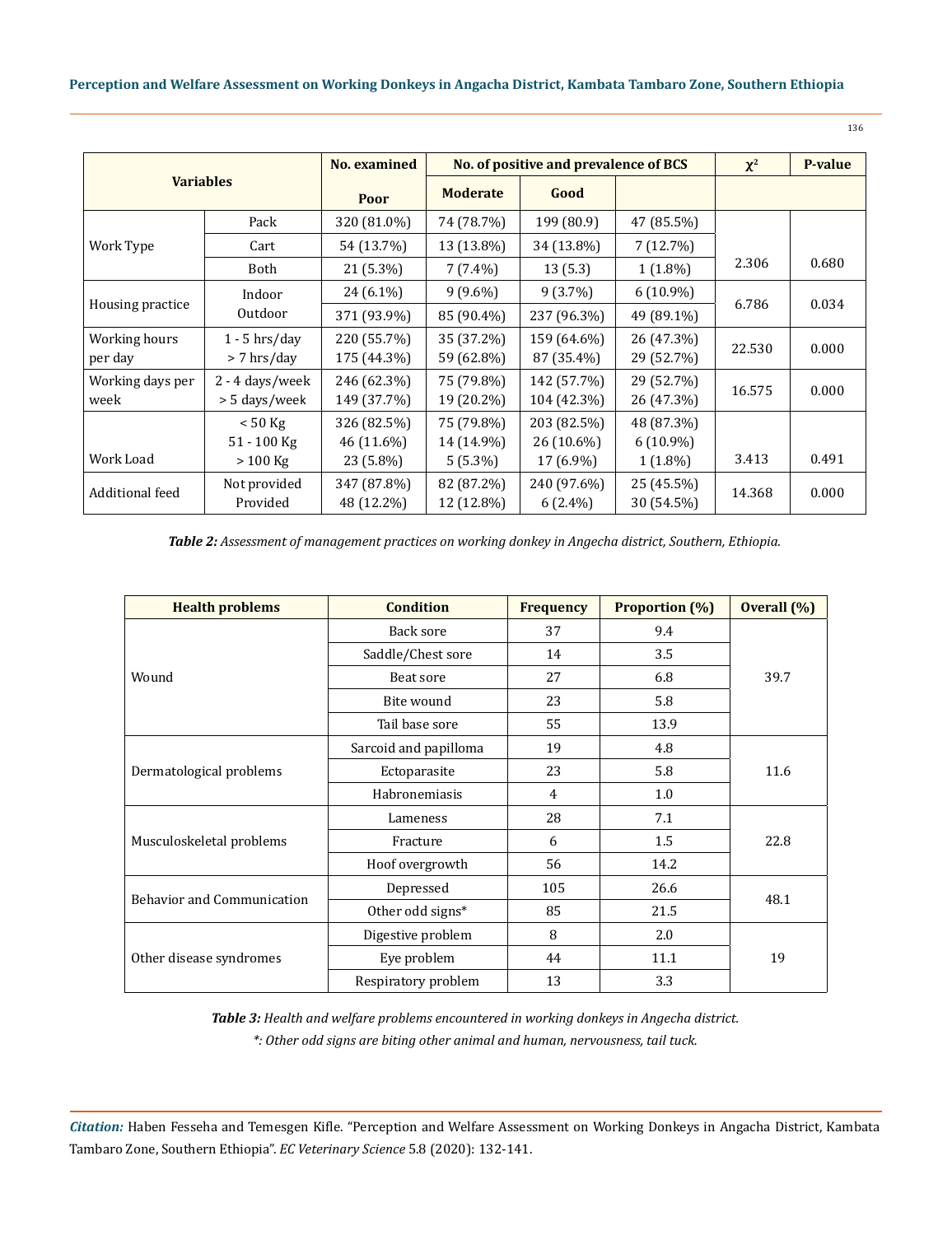137

have a higher prevalence of wound (37.2%). On the other hand, a higher prevalence of wound problems was observed in donkeys with improper harness (52.2%,  $P < 0.000$ ) than the properly harnessed ones. However, there was no statistically significant difference ( $P >$ 0.05) on the overall wound prevalence among age, sex, and study sites (Table 4).

| <b>Risk factors</b>     | <b>Category</b>  | <b>Total</b> | <b>Positive No.</b> | <b>Prevalence of wound (%)</b> | Chi-square $(\chi^2)$ | P-value |
|-------------------------|------------------|--------------|---------------------|--------------------------------|-----------------------|---------|
| Sex                     | Male             | 252          | 72                  | 28.6                           | 0.019                 | 0.983   |
|                         | Female           | 143          | 41                  | 28.7                           |                       |         |
| Age                     | Young            | 94           | 30                  | 31.9                           |                       |         |
|                         | Adult            | 259          | 67                  | 25.9                           | 3.306                 | 0.191   |
|                         | Old              | 42           | 16                  | 38.1                           |                       |         |
|                         | Poor             | 94           | 35                  | 37.2                           |                       |         |
| <b>BCS</b>              | Moderate         | 246          | 70                  | 28.5                           | 8.753                 | 0.013   |
|                         | Good             | 55           | 8                   | 14.5                           |                       |         |
| Work Type               | Pack             | 320          | 73                  | 22.8                           |                       | 0.000   |
|                         | Draught          | 54           | 22                  | 40.7                           | 42.686                |         |
|                         | Both             | 21           | 18                  | 85.7                           |                       |         |
| Harnessing<br>Condition | Proper           | 217          | 64                  | 29.5                           | 21.141                | 0.000   |
|                         | Improper         | 178          | 93                  | 52.2                           |                       |         |
| <b>Sites</b>            | Gadalo           | 37           | 12                  | 10.6                           |                       |         |
|                         | Kalema           | 43           | 15                  | 13.3                           |                       |         |
|                         | Satame           | 67           | 16                  | 14.2                           |                       |         |
|                         | Ambericho wasere | 61           | 13                  | 11.5                           | 5.595                 | 0.470   |
|                         | Bondena          | 52           | 14                  | 12.4                           |                       |         |
|                         | Fandide          | 47           | 12                  | 10.6                           |                       |         |
|                         | Aziga            | 88           | 31                  | 27.4                           |                       |         |

*Table 4: Prevalence of wound based on work type, body condition scores, age, sex, workload, harnessing condition and location.*

# **Discussion**

The current questionnaire survey revealed that the majority (93.9%) of donkeys were kept outdoor that expose them to harsh environmental conditions like fluctuating temperature, moisture and predispose them to predator attack. According to the current study, 87.8% of the donkey owners do not give additional rations like grain, corn, or wheat flour milling byproducts to their donkeys. These causes weak performance in the animals and different deficiency disorders. This finding was in agreement with the Elisabeth report that describes extensive management affects the donkey health and welfare of donkeys [20].

 The majority of the participants (80.8%) in this study also revealed that they had no awareness about the welfare of donkeys. Also, the beating of donkeys (86.6%) was also widely practiced and most of the respondents (92.7%) feed and water their donkeys by mixing with the other animals. This finding was different from the previous reports of Dinka., *et al*. (2007) in southern Ethiopia (98.6%) and Herago., *et al*. [1] in Wolaita Sodo (89%) who reported that the majority of the respondents provided feed and water separately at different frequencies per day. This variation might be due to the variation in the workload of the animals and the geographical location of the study area.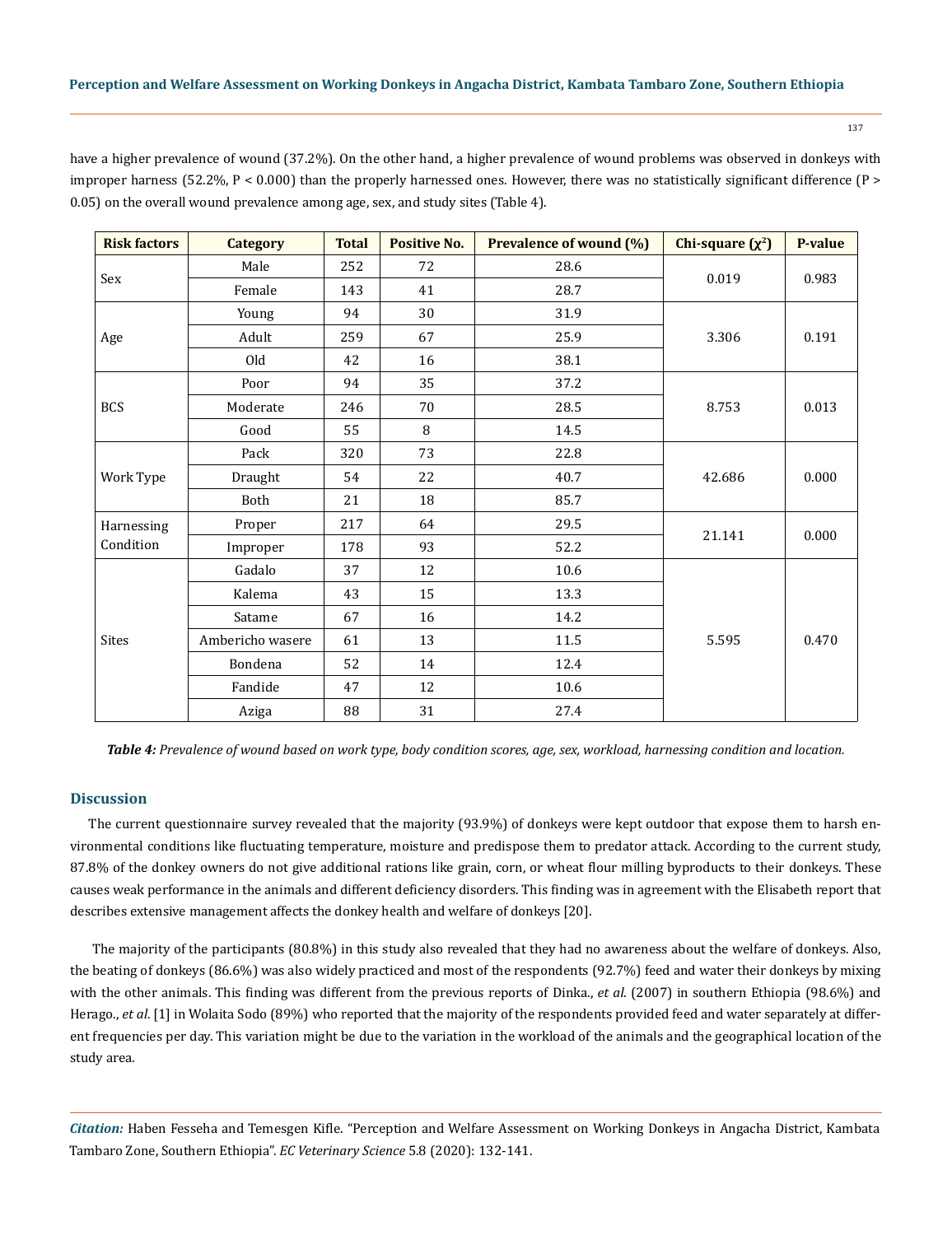138

In the present study, it was observed that donkeys were used mainly both for pack and drought purposes. This finding was in agreement with Mekuria., *et al*. [2] in Hawassa town where all equines are mainly kept to transport people and goods in order to assure owners' daily income. In the present study, the overall prevalence of wound in working donkeys was 39.7%, which was in agreement with 40% prevalence reported by Pearson., *et al*. [7] in central Ethiopia. However, this finding was lower than the prevalence of 42.2% reported by Birhanu., *et al*. [21] in Adet town, 54% reported by Sells., *et al*. [22] in Morocco and 77.5% and 79.4% by Curran., *et al*. [23] and Biffa and Woldemeskel [9] respectively in Ethiopia.

In the present study bit sore, tail base sore, back sore, chest sore, and hyena bite sore were among the major types of wounds identified in the area. Pritchard., *et al*. [5] and Dennison., *et al*. [24] have stipulated a probability of occurrence of all types of wounds on the same donkey. These wounds are often caused by a combination of multifactorial reasons and mainly associated to management and husbandry practices including environmental factors, the type of harness material used (natural or synthetic), the fitness of the harness, the chariness of the owner, the frequency of work and the load was among risk factors that contribute to the onset of different types of wounds on working donkeys [2,21].

The prevalence of dermatological diseases such as sarcoid/papilloma, habronemiasis, and ectoparasites were common among working donkeys of the study area. This might be associated with owners' poor knowledge of health care, feeding, and irregular or no medication against parasites [25]. In the present study, the overall finding of dermatological disease was 11.6%. This finding was lower than the findings of Niraj., *et al*. [26] in Mekelle city (23.7%) and Sameeh., *et al*. [27] in Jordan (22.7%) but, agree with the finding of Ahmed., *et al*. [25] in Pakistan (11%). Mekuria and Abebe [11] made similar observations, where the higher prevalence of ectoparasites were found in donkeys than horses and suggested that donkeys were the most neglected animals in Ethiopia, receiving less attention by owners and kept under poor management conditions. Whay., *et al*. [28] also reported skin lesions as one of the major prevalent and severe welfare issues in working donkeys.

Some of the cases that were observed in this survey were related to the musculoskeletal system including lameness, fracture, hoof overgrowth, and abnormal gait. The overall problem of 22.8%, was found in the current study which was in agreement with Herago., *et al*. [1] the finding in Wolaita Sodo (21.8%) and in close proximity with Niraj., *et al*. [26] the finding in Mekelle city (18.2%) but lower than Sameeh., *et al*. [27] the finding in Jordan (32.2%). Overloading, lack of hoof care, and continuous movement in various landscapes and on rough roads could be the main reasons for the occurrences of musculoskeletal problems. This implies that any type of interaction between limb abnormalities in these animals may have serious welfare and health problems [29].

Behavioral assessment of working donkeys aimed to give some insight into the animals' emotional state. Exaggerated movement of an animal away from an approaching observer may be an indication of fear of humans has been previously tested in farm animals [30,31]. Besides, animals with poor health problems may also fail to express their normal behavioral and physiological needs as well. The present study has revealed that 48.1% of the donkeys show abnormal behavior (depressed and other odd signs). This result is lower than reports of Dennison., *et al*. [24] in that 68% of working donkeys showed abnormal behavior in Pakistan.

From the present study it was also observed that among other disease problems, the most frequently encountered health problems were eye problems such as ocular discharge (11.1%), respiratory problems (5.9%), and digestive problems (2%). This finding closely agrees with the report of Sameeh., *et al*. [27] who found 21%, 7%, and 4% for the digestive system, respiratory, and eye problems, respectively in Jordan. These differences might arise from differences in topographical nature and misuse; low level of donkey health care, inappropriate husbandry system of the donkey, whereas digestive problems may also be related to high parasite burdens and impaction.

According to Henneke., *et al*. [32] poor body condition score is an indicator of reduced body fat. In the current study, statistically significant association (P < 0.01) was found to between body condition and wound, where donkeys with poor body condition found to be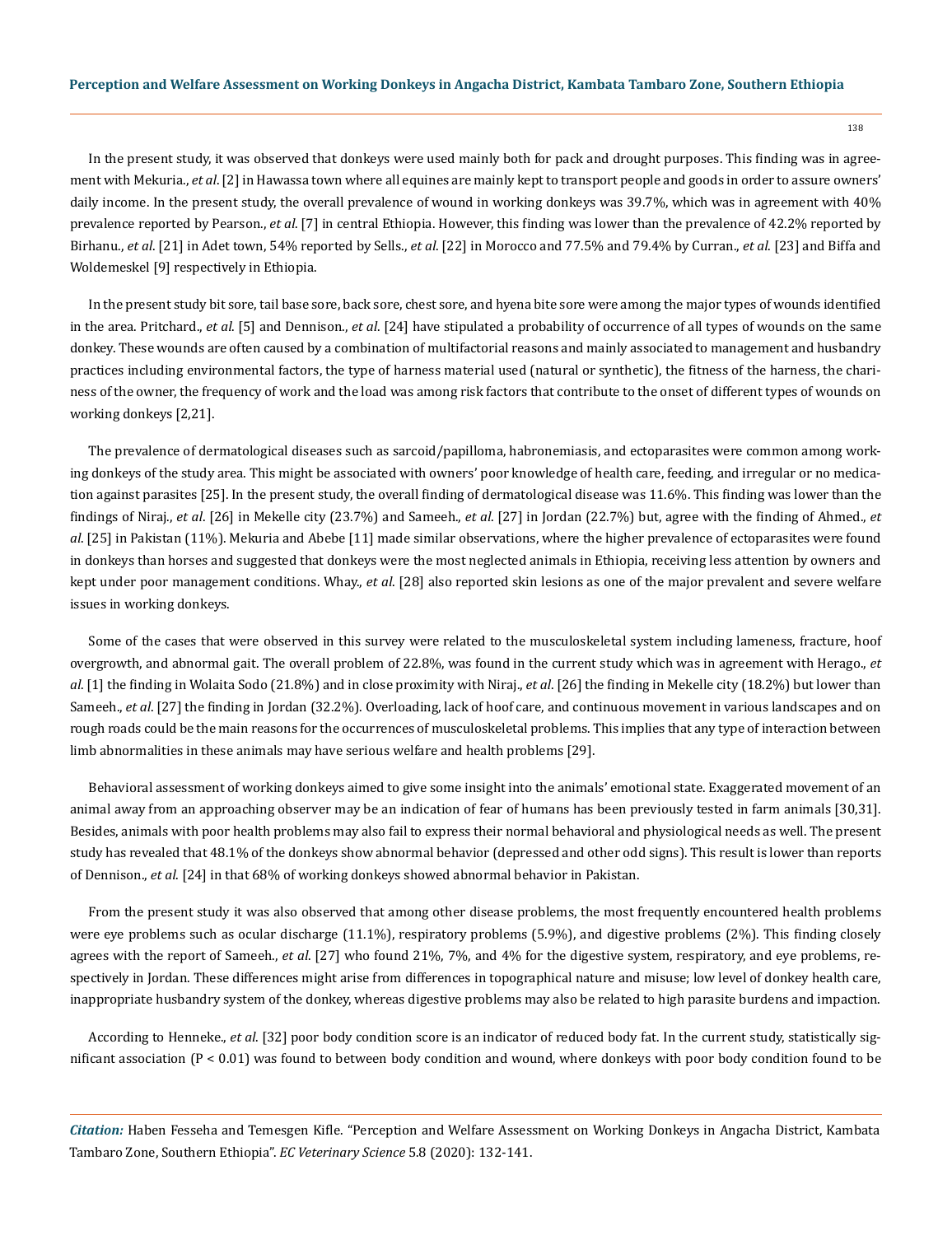developing wounds than those having good body condition. This is in line with the reports by Mekuria., *et al*. [2] in Hawassa town and Pearson., *et al*. [7] in central Ethiopia, who indicated that poor physical conditions occurring mainly due to malnutrition which is the leading cause of sores in donkeys. The probable reason for such association may be due to donkeys with a poor body condition score might have less natural padding protecting them from pressure, friction and shear lesions caused by saddle.

The present study showed that a significantly higher prevalence of wound (85.7%, P< 0.000) were observed in both pack and draught purpose donkeys. This finding is higher than the report of Pritchard., *et al*. [5] in Afghanistan and Pakistan (31.8%, P < 0.001). The possible explanations for this variation might be due to environmental factors like bumpy roads. The improper harness and saddle that does not cover all parts; gravitational force directed backward pulling, the frequency of work, and the weight of the load all contributing to the onset of health problems. Other possible reasons might be due to the owners do not have enough awareness and training about the welfare of their donkeys.

The present study has shown that a higher prevalence of wound was observed in older donkey (38.1%) than other age groups, but no significant difference ( $P > 0.05$ ) in the overall wound prevalence among age groups were seen. This finding was in agreement with the report of Biffa and Woldemeskel [9] who stated that older donkeys had greater wound risk than other age groups. This might be due to more exposure to work and carrying a heavy load over a long distance, fewer owners' attention to wound management, and compromised immune defense mechanism of an animal which reduces with age advancement.

In the present study donkeys without proper harness had a high prevalence of (52.2%) wound compared to properly harnessed animals (29.5%) with significant difference (P < 0.00). This is in line with the reports of Niraj., *et al*. [26] from Mekelle city, Ethiopia, who stated the higher prevalence of wound at the back region could be due to improper harnessing which inflicts injuries to the working animal. Other researchers also reported that improper-fitting and improperly made tail strap that usually has sharp edge causes lesions on the underneath of the base of the tail of working donkeys [33].

## **Conclusion and Recommendations**

The present study revealed that donkeys in Angecha district suffer from a variety of welfare problems including poor husbandry practice, wounds of various nature, musculoskeletal disorders, dermatological diseases, and other disease syndromes. These are mostly a result of limited knowledge and awareness of owners to provide good care to their donkeys. Most of them beat their donkeys, do not have particular feeding and watering provision, and provide no housing at night. In conclusion, the donkey owners in the study area have less awareness about the benefit of good management on donkey welfare. Therefore, owners need to be trained on proper management, handling of donkeys, and proper working practices to reduce the welfare problems.

## **Acknowledgments**

The authors would like to acknowledge all donkey owners for their willingness and kind support during the survey.

## **Bibliography**

- 1. Herago T., *et al*[. "Assessment on Working Donkey Welfare Issue in Wolaita Soddo Zuria District, Southern Ethiopia".](https://www.researchgate.net/publication/281464396_Assessment_on_Working_Donkey_Welfare_Issue_in_Wolaita_Soddo_Zuria_District_Southern_Ethiopia) *Global Veterinaria* [14.6 \(2015\): 867-875.](https://www.researchgate.net/publication/281464396_Assessment_on_Working_Donkey_Welfare_Issue_in_Wolaita_Soddo_Zuria_District_Southern_Ethiopia)
- 2. Mekuria S., *et al*[. "Management practices and welfare problems encountered on working equids in Hawassa town, Southern Ethiopia".](https://www.researchgate.net/publication/259532553_Management_practices_and_welfare_problems_encountered_on_working_equids_in_Hawassa_town_Southern_Ethiopia)  *[Journal of Veterinary Medicine and Animal Health](https://www.researchgate.net/publication/259532553_Management_practices_and_welfare_problems_encountered_on_working_equids_in_Hawassa_town_Southern_Ethiopia)* 5.9 (2013): 243-250.
- 3. Central Statistical Agency. "Central statistical agency agricultural sample survey in ReLivestock Char". Central Statistical Agency (2010): 11-15.

*Citation:* Haben Fesseha and Temesgen Kifle. "Perception and Welfare Assessment on Working Donkeys in Angacha District, Kambata Tambaro Zone, Southern Ethiopia". *EC Veterinary Science* 5.8 (2020): 132-141.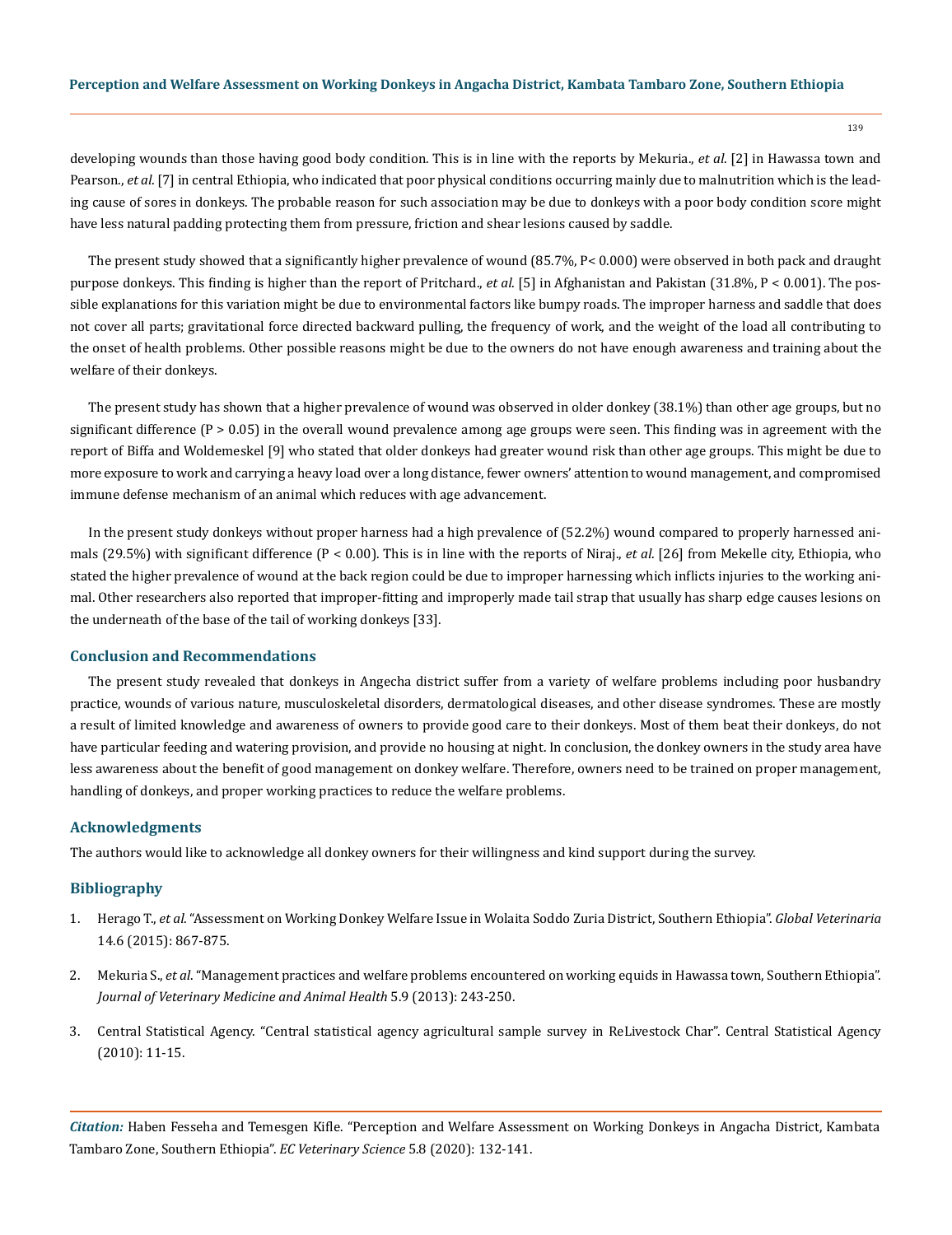- 4. Gebreab F., *et al*[. "Donkey utilization and management in Ethiopia. Donkeys, People and Development". Edition. E.P.S.a.D. Fielding](https://pdfs.semanticscholar.org/2767/cb9a72324272ef5efbffe57502b751e7587f.pdf)  [\(2005\): 46-52.](https://pdfs.semanticscholar.org/2767/cb9a72324272ef5efbffe57502b751e7587f.pdf)
- 5. Pritchard J., *et al*[. "Assessment of the welfare of working horses, mules and donkeys, using health and behaviour parameters".](https://pubmed.ncbi.nlm.nih.gov/15907574/) *Preven[tive Veterinary Medicine](https://pubmed.ncbi.nlm.nih.gov/15907574/)* 69.3-4 (2005): 265-283.
- 6. [Pearson R and R Krecek. "Delivery of health and husbandry improvements to working animals in Africa".](https://link.springer.com/article/10.1007/s11250-006-4363-y) *Tro Anim. Health Prod* 38 [\(2006\): 93-101.](https://link.springer.com/article/10.1007/s11250-006-4363-y)
- 7. Pearson RA., *et al*. "Use and management of donkeys in peri-urban areas of Ethiopia". Report of Phase One of the CTVM/EARO Collaborative Project (Ethiopia) (2001).
- 8. Gebrewold A., *et al*[. "Research needs of Donkey utilization in Ethiopia, in A Resource Book of the Animal Traction Network for East](https://www.atnesa.org/donkeys/donkeys-alemu-research-ET.pdf)[ern and Southern Africa \(ATNESA\), Technical Center for Agriculture and rural cooperation \(CTA\): Wageningen, Netherlands \(2004\):](https://www.atnesa.org/donkeys/donkeys-alemu-research-ET.pdf)  [77-81.](https://www.atnesa.org/donkeys/donkeys-alemu-research-ET.pdf)
- 9. [Biffa D and M Woldemeskel. "Causes and factors associated with occurrence of external injuries in working equines in Ethiopia".](https://www.jarvm.com/articles/Vol4Iss1/Vol4Iss1BiffaV4N1pp1-7.pdf)  *[International Journal of Applied Research in Veterinary Medicine](https://www.jarvm.com/articles/Vol4Iss1/Vol4Iss1BiffaV4N1pp1-7.pdf)* 4.1 (2006): 1.
- 10. [Fernando and Starkey. "Donkeys and development: socio-economic aspects of donkey use in Africa. Donkeys, People and Develop](https://www.animaltraction.com/StarkeyPapers/donkeys-fernando-socioeconomic.pdf)[ment". A resource book in the Animal Traction Network for Eastern and Southern Africa \(ATNESA\). ACP-EU Technical Centre for](https://www.animaltraction.com/StarkeyPapers/donkeys-fernando-socioeconomic.pdf)  [Agricultural and Rural Cooperation \(CTA\), \(2004\): 459-508.](https://www.animaltraction.com/StarkeyPapers/donkeys-fernando-socioeconomic.pdf)
- 11. [Mekuria S and R Abebe. "Observation on major welfare problems of equine in Meskan district, Southern Ethiopia".](https://www.semanticscholar.org/paper/Observation-on-major-welfare-problems-of-equine-in-Mekuria-Abebe/60a179683f575e3b3c19b1d86e18408d02e6cdb7) *Livestock Research [for Rural Development](https://www.semanticscholar.org/paper/Observation-on-major-welfare-problems-of-equine-in-Mekuria-Abebe/60a179683f575e3b3c19b1d86e18408d02e6cdb7)* 22.3 (2010).
- 12. [Fred O and K Pascal. "Extension Approaches to improving the welfare of working equines. Kenya Network for Dissemination of Agri](https://www.cabdirect.org/cabdirect/abstract/20083249341)[cultural Technologies \(KENDAT\), Nairobi, Kenya, \(2006\): 1-28.](https://www.cabdirect.org/cabdirect/abstract/20083249341)
- 13. Fesseha H., *et al*. "Assessment on Ocular Problems of Cart Donkey in and Around Wolaita Sodo, Southern Ethiopia". *Austin Journal of Veterinary Science and Animal Husbandry* 7.1 (2020): 1067.
- 14. Moltumo S., *et al*[. "Assessment of welfare problems on working donkeys in Hosaena District, Hadiya Zone, Southern Ethiopia".](https://openventio.org/assessment-of-welfare-problems-on-working-donkeys-in-hosaena-district-hadiya-zone-southern-ethiopia/) *Veteri[nary Medicine Open Journal](https://openventio.org/assessment-of-welfare-problems-on-working-donkeys-in-hosaena-district-hadiya-zone-southern-ethiopia/)* 4.3 (2020): 100-106.
- 15. Mesfin F. "Investigation in to health, management and welfare problems of working donkeys in Wonchi district, South West Shoa zone, Ethiopia". In College of Veterinary Medicine and Agriculture 2008, Addis Ababa University: Debre Zeit, Ethiopia (2008): 29.
- 16. Gizaw B., *et al*[. "Fermenter Yeast Identified from Ensete ventricosum Product: Kocho and Bulla Collected from Angacha District".](https://www.longdom.org/proceedings/fermenter-yeast-identified-from-ensete-ventricosum-product-kocho-and-bulla-collected-from-angacha-district-ethiopia-47440.html) *In[ternational Journal of Current Trends in Pharmacology and Medical Sciences](https://www.longdom.org/proceedings/fermenter-yeast-identified-from-ensete-ventricosum-product-kocho-and-bulla-collected-from-angacha-district-ethiopia-47440.html)* 1.4 (2016): 18-23.
- 17. Thrusfield M. "Veterinary Epidemiology". Blackwell Science Ltd: London, UK (2005): 182-189.
- 18. Crane M and A Svendsen. "The Professional Hand Books of the Donkey". 3<sup>rd</sup> edition, London: Whittet Books Limited (1997).
- 19. Svendsen E. "Parasites abroad". 3<sup>rd</sup> editions. The Professional Hand Book of the Donkey". Whittet books, London (1997): 227-238.
- 20. Elisabeth DS. "The professional Hand Books of the donkey". 4<sup>th</sup> edition, edition. D. James, Emeritus, and H. David. London, UK: Whittet Books Limited (2008): 438.

*Citation:* Haben Fesseha and Temesgen Kifle. "Perception and Welfare Assessment on Working Donkeys in Angacha District, Kambata Tambaro Zone, Southern Ethiopia". *EC Veterinary Science* 5.8 (2020): 132-141.